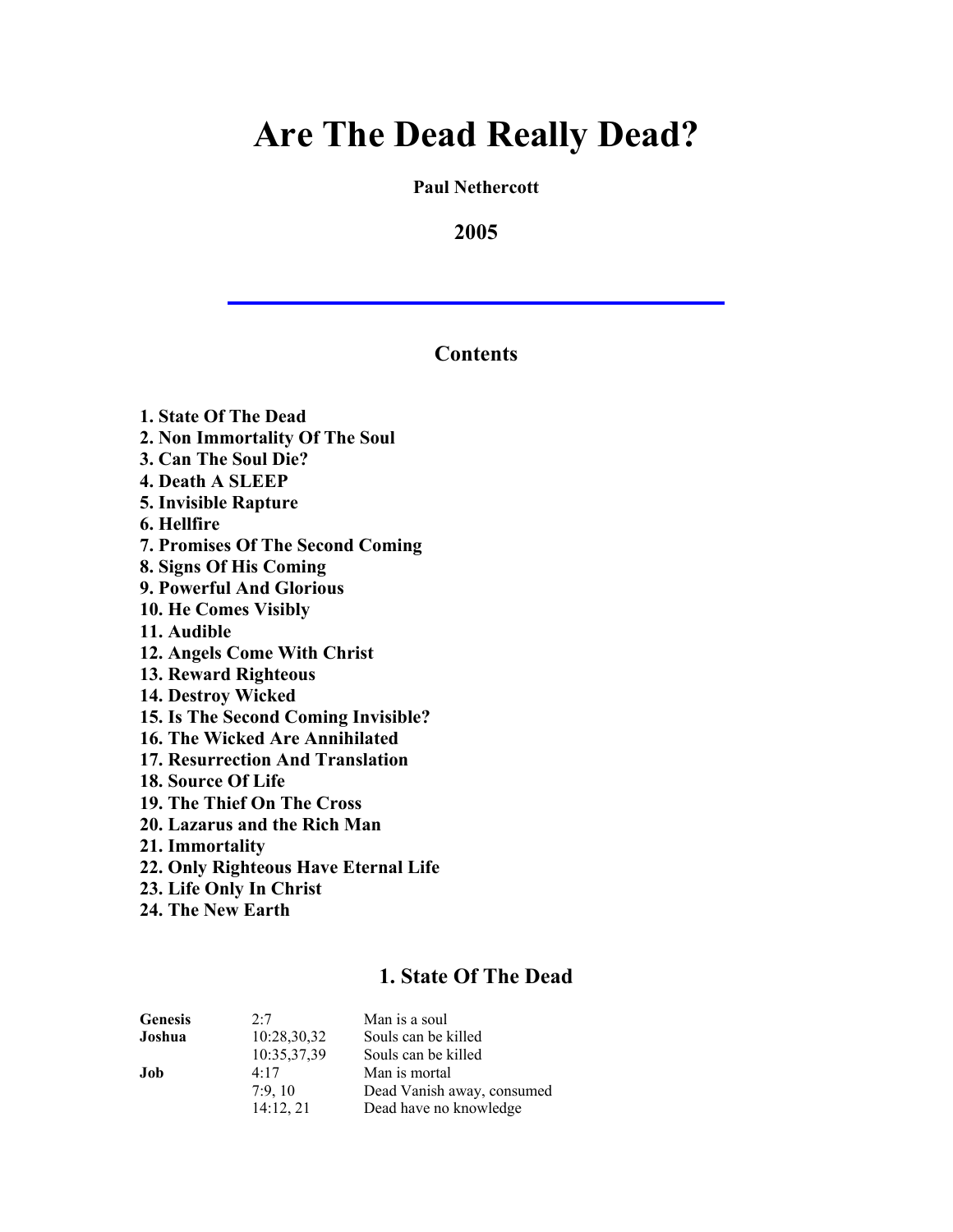| 17:3       | Grave is the house of the dead     |
|------------|------------------------------------|
| 27:3       | Spirit is breath of life           |
| 6:5        | Dead have no thoughts              |
| 30:9       | Dead have no thoughts              |
| 31:12      | Dead have no mind                  |
| 31:17,18   | Cannot speak after death           |
| 38:18      | Dead have no thoughts              |
| 71:30      | Dead are in their graves           |
| 78:39      | Dead disintegrate and disappear    |
| $88:4-6$   | Lying in the grave                 |
| 88:10-12   | Dead have no thoughts              |
| 89:48      | Goes to the grave                  |
| 90:5,6     | Sleeping in the grave              |
| $90:10-12$ | Thoughts end at death              |
| 115:17     | Dead are not worshipping God       |
| 146:4      | Dead have no thoughts at all       |
| $9:5 - 10$ | No knowledge or thoughts when dead |
| 12:7       | Spirit goes to God                 |
| 38:18, 19  | No knowledge in the grave          |
| 18:4,20    | Souls do die                       |
| 2:29,34    | David not in heaven yet            |
| 6:16       | Only Christ is immortal            |
| 16:3       | Souls die at the end of time       |
|            |                                    |

## **2. Non Immortality Of The Soul**

| <b>Genesis</b>          | 2:7           | $Soul = Real person$                                  |
|-------------------------|---------------|-------------------------------------------------------|
|                         | 3:19          | Go to dust at death                                   |
|                         | 3:22          | Adam not immortal                                     |
| 2 Kings                 | 2:11          | Real bodies in heaven                                 |
| <b>Isaiah</b>           | 66:21,22      | Flesh bodies in the New Earth                         |
| <b>Matthew</b>          | $3:10-12$     | Wicked are Burnt up                                   |
|                         | $7:19-27$     | Wicked are Destroyed                                  |
|                         | 13:24-43      | Furnace of annihilation                               |
|                         | 13:48-50      | Destroyed at the end of time                          |
|                         | 16:25,26      | Loose your soul and end all life                      |
|                         | 16:27         | People are rewarded at the Second Coming              |
|                         | 19:16,29      | Only the Righteous rewarded with life                 |
|                         | $25:31-46$    | Final separation at the Second Coming                 |
| John                    | 3:16          | Life only in Christ                                   |
|                         | 5:28,29       | Dead are in the graves                                |
|                         | 6:39,40,44,54 | Raised from grave at the last day                     |
|                         | $14:1-3,19$   | Life only in Christ                                   |
| Acts                    | 17:31         | Judgment yet future                                   |
|                         | 24:25         | Judgment yet future                                   |
| Romans                  | $2:6-12$      | Wicked perish                                         |
|                         | 14:10         | All are judged at once (Matthew 13:39)                |
| 1 Corinthians           | 9:25          | We will become immortal                               |
|                         | 15:53-55      | We are not immortal yet                               |
| <b>Philippians</b>      | 3:19          | Whose end is destruction                              |
| 1 Thessalonians 4:16,18 |               | Resurrection and translation - The only way to heaven |
| 2 Thessalonians 1:7-9   |               | Wicked are destroyed                                  |
| 1 Timothy               | 6:16          | God only is immortal                                  |
| 2 Timothy               | 1:10          | Rewarded on the last day - not before                 |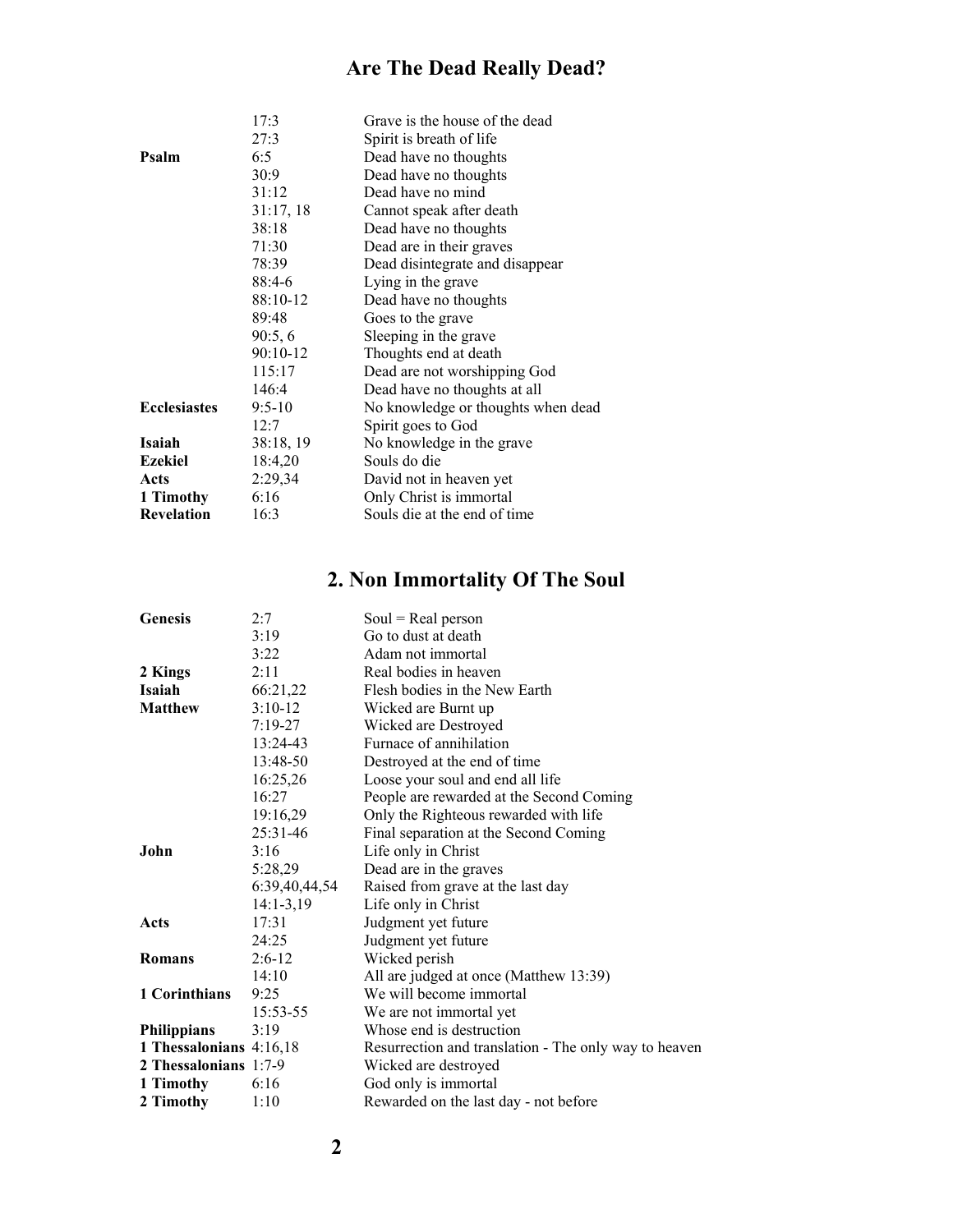| 1 Peter           | 1:4,21,23  | Life only in Christ                                |
|-------------------|------------|----------------------------------------------------|
| 1 Peter           | 5:4        | Eternal life received at the second coming         |
| <b>Revelation</b> | 2:11       | Wicked receive the Second DEATH                    |
|                   | 20:9       | Devoured by fire.                                  |
|                   | $20:12-15$ | Wicked receive the Second DEATH                    |
|                   | 21.4       | No more sorrow, pain, crying [No eternal torment]. |
|                   | 22.3       | No more curse                                      |
|                   | 22:8       | Second Death                                       |

## **3. What Is The Soul?**

| <b>Genesis</b> | 2:7         | Physical man                           |
|----------------|-------------|----------------------------------------|
|                | 12:13       | Can be killed                          |
|                | 46:15,18,22 | Physical people                        |
|                | 46:25,26,27 | Physical people                        |
| Leviticus      | 4:2         | Person - Can sin                       |
|                | 5:1,2       | Can Sin (Romans 6:23)                  |
|                | 5:4         | Can talk with real voice               |
|                | 7:21        | Real human body                        |
|                | 7:18,20,27  | Eats physical food                     |
|                | 9:14        | Can be destroyed                       |
|                | 17:12,15    | Eats physical food                     |
|                | 18:29       | Real people - not ghosts               |
|                | $20:1 - 6$  | Can be killed                          |
|                | 22:3        | Can be killed                          |
|                | 23:30       | Can be killed                          |
| <b>Numbers</b> | 15:30-36    | Stoned to death                        |
|                | 19:13,20,22 | Can touch it and kill it               |
|                | 21:4,5      | Eats food                              |
|                | 31:28       | Person                                 |
| Deuteronomy    | 12:15,20    | Human body                             |
|                | 14:26       | Eats and drinks                        |
| Joshua         | 10:28,30,32 | Can be utterly destroyed               |
|                | 10:35,37,39 | Can be utterly destroyed               |
|                | 11:11       | Killed by the sword (Revelation 19:15) |
| 1 Samuel       | 2:16        | Human body                             |
|                | 24:11       | Human body                             |
|                | 25:29       | Human body - can be killed             |
| Job            | 6:7         | Can touch it                           |
|                | 27:8        | God destroys it                        |
|                | 33:22,28,30 | Goes to the grave                      |
| Psalm          | $7:1-5$     | Human life                             |
|                | 16:10       | Goes to grave                          |
|                | 22:20       | Can be killed                          |
|                | 22:29       | Not immortal                           |
|                | 33:19       | Needs deliverance from death           |
|                | 35:4,7      | People seek to kill it                 |
|                | 35:17       | Can die                                |
|                | 40:14       | Can die                                |
|                | 56:13       | Can die                                |
|                | 86:2, 14    | Needs preserving power                 |
|                | 89:48       | Soul in the grave                      |
|                | 97:10       | Needs preserving power                 |
|                | 116:7, 8    | Can die                                |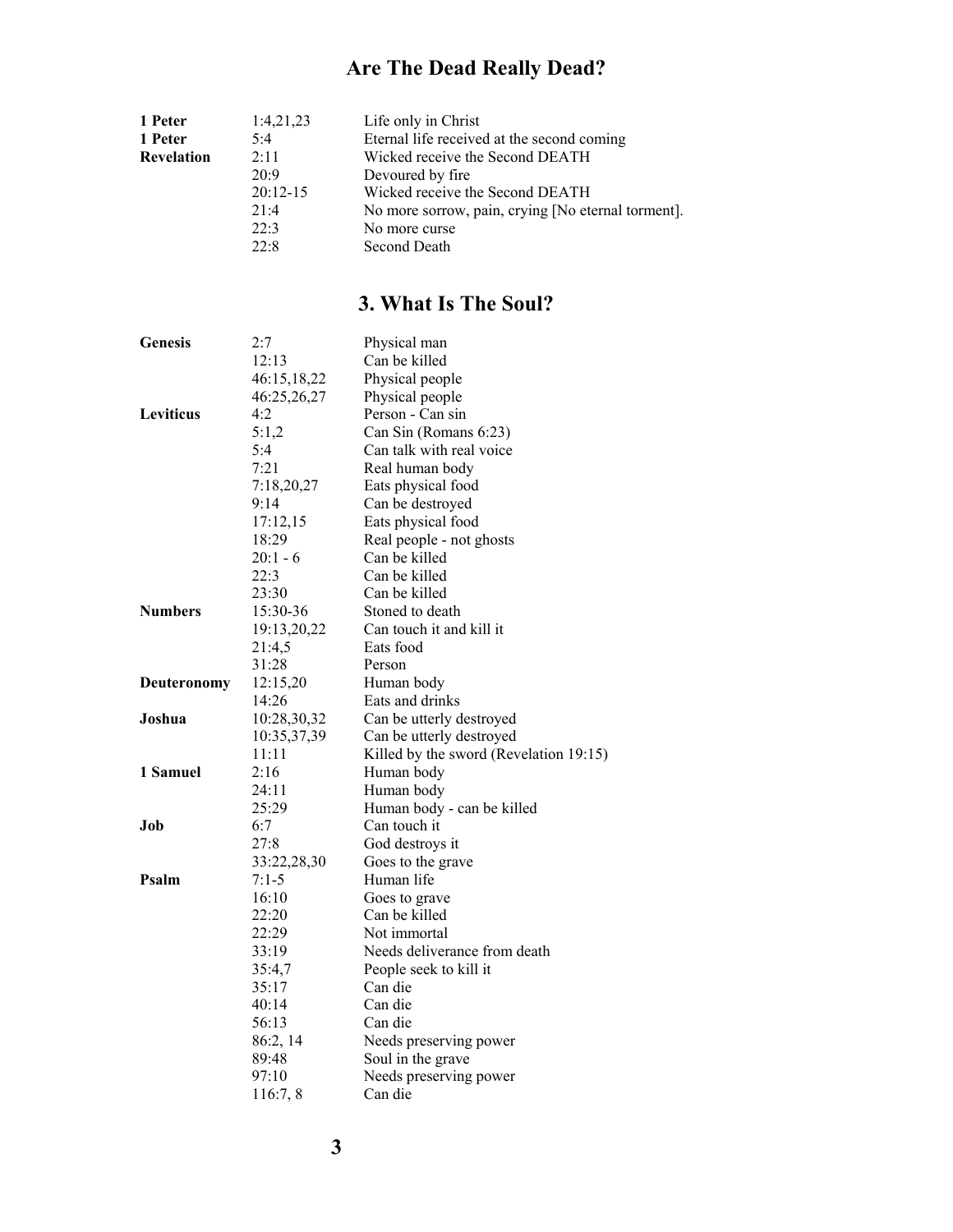| <b>Proverbs</b>   | 6:30, 32      | Can be destroyed       |
|-------------------|---------------|------------------------|
|                   | 10:3          | Human body             |
|                   | 13:25         | Eats food              |
|                   | 19:15         | Physical body          |
|                   | 23:14         | Goes to grave          |
| Isaiah            | 29:8          | Human body             |
| <b>Ezekiel</b>    | 13:19         | Can be slain           |
|                   | 18:4,20       | Can die                |
|                   | 22:27         | Can be destroyed       |
| <b>Matthew</b>    | 10:28         | Destroyed in hell      |
| Acts              | 2:27,31,41,43 | Person                 |
|                   | 3:23          | Person                 |
|                   | 7:14          | Real people            |
|                   | 27:37         | People                 |
| <b>James</b>      | 5:20          | Can experience death   |
| 1 Peter           | 3:20          | Need saving from death |
| <b>Revelation</b> | 16:4          | Can die                |
|                   |               |                        |

## **4. Death Is A Sleep**

| Deuteronomy 31:16       | Moses           | 2 Sam 7:12               | David          |
|-------------------------|-----------------|--------------------------|----------------|
| 1 Kings 1:21            | David           | 1 Kings 2:10             | David          |
| 1 Kings 11:21           | David           | 1Kings 11:43             | Solomon        |
| 1Kings 14:20            | Jeroboam        | 1Kings 14:31             | Rehoboam       |
| 1Kings 15:8             | Abijam          | 1Kings 15:24             | Asa            |
| 1Kings 16:6             | Baasha          | 1Kings 16:28             | Omri           |
| 1Kings 22:40            | Ahab            | 1Kings 22:50             | Jehosophat     |
| 2 Kings 8:24            | Joram           | 2 Kings 10:35            | Jehu           |
| 2 Kings 13:9            | Jehoahaz        | 2 Kings 13:13            | Joash          |
| 2 Kings 14:16           | Jehoash         | 2 Kings 14:22            | Azaraih        |
| 2 Kings 14:29           | Jeroboam        | 2 Kings15:7              | Azariah        |
| 2 Kings 15:22           | Menahem         | 2 Kings 15:38            | Jotham         |
| 2 Kings 16:20           | Ahaz            | 2 Kings 20:21            | Hezekiah       |
| 2 Kings 21:18           | Menasseh        | 2 Kings 24:6             | Jehoiakim      |
| 2 Chronicles 9:31       | Solomon         | 2 Chronicles 12:16       | Rehoboam       |
| 2 Chronicles 14:1       | Abijah          | 2 Chronicles 16:13       | Asa            |
| 2 Chronicles 21:1       | Jehosophat      | 2 Chronicles 26:2        | Uzziah         |
| 2 Chronicles 26:23      | Uzziah          | 2 Chronicles 27:9        | Jotham         |
| 2 Chronicles 28:27      | Ahaz            | 2 Chronicles 32:33       | Hezekiah       |
| 2 Chronicles 33:20      | Manasseh        | Job 3:13                 | Job            |
| Job $7:21$              | Job             | Job 14:12                | Dead People    |
| Psalm $13:3$            | David           | Psalm 76:5,6             | Wicked         |
| Psalm 90:5              | Wicked          | Jeremiah 51:39           | Lost People    |
| Jeremiah 51:57          | Lost People     | Dan 12:2                 | Saved and Lost |
| Matthew 9:24            | Daughter        | Matthew 27:52            | <b>Saints</b>  |
| Mark 5:39               | Damsel          | Luke 8:52                | Damsel         |
| John 11:11              | Lazarus         | Acts $7:60$              | Stephen        |
| Acts 13:36              | David           | 1 Corinthians 11:30      | <b>Sinners</b> |
| 1 Corinthians 15:6      | <b>Brethren</b> | 1 Corinthians $15:18,20$ | Saints         |
| 1 Thessalonians 4:13-15 | <b>Saints</b>   | 1 Peter $3:4$            | Humans         |
|                         |                 |                          |                |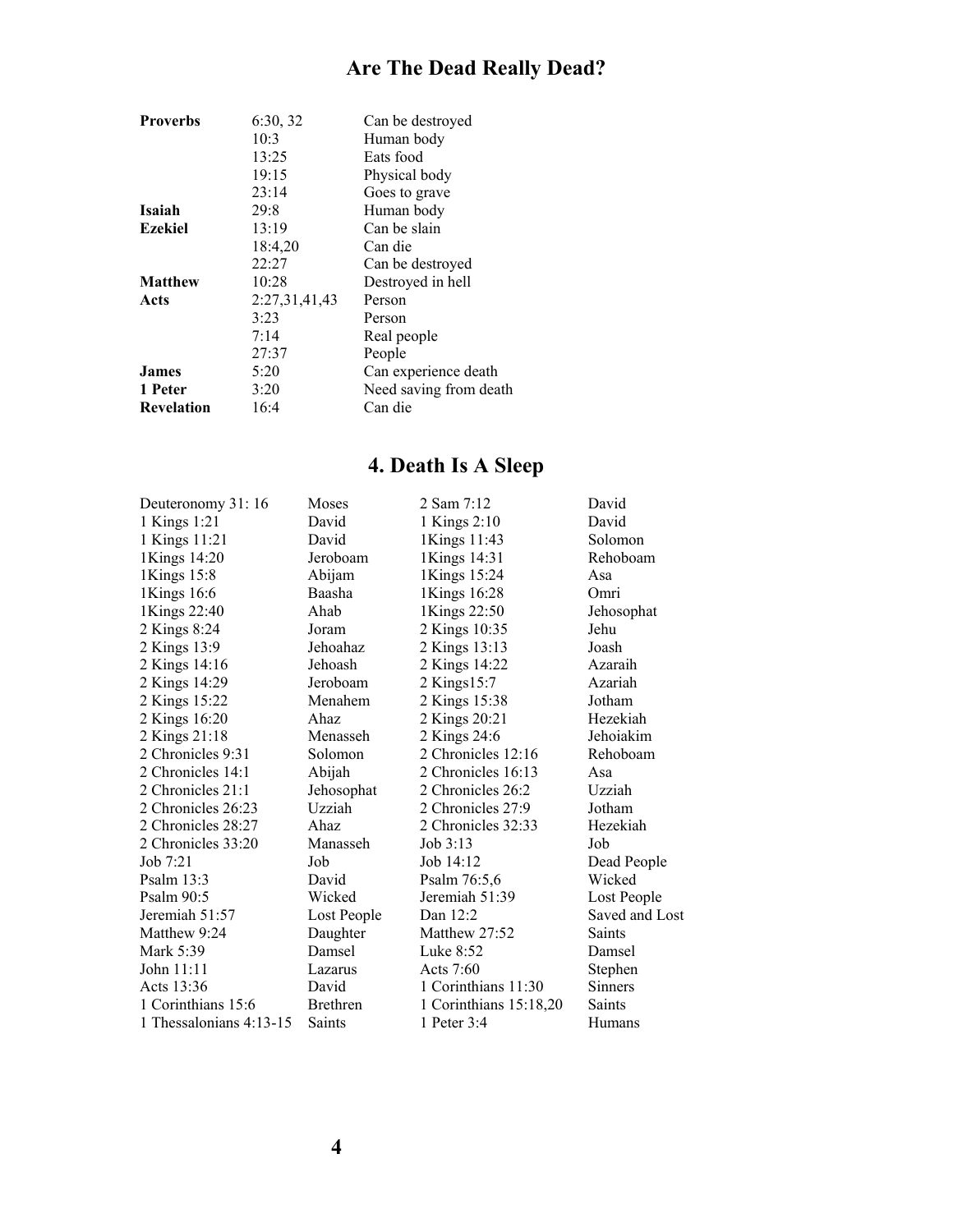## **5. The Non-Invisible Rapture**

| Isaiah                  | $26:19-21$    | Righteous and wicked rewarded at the End of The World            |
|-------------------------|---------------|------------------------------------------------------------------|
| <b>Matthew</b>          | 13:36-42      | Harvest - The End of the world.                                  |
|                         | 16:27         | Everyone rewarded at once (Not in two separate phases).          |
|                         | $24:27-31$    | All eyes see him in CLOUDS at the harvest of the righteous.      |
|                         | $25:31-46$    | Everyone rewarded at once. Wicked die immediately.               |
|                         | 26:64         | Coming in the CLOUDS.                                            |
| Mark                    | 13:26,27      | All eyes will see Him at the harvest.                            |
|                         | 14:62         | Coming in the CLOUDS.                                            |
| Luke                    | 24:37-43      | Jesus rose with a real body - not spirit                         |
| John                    | $2:19-22$     | Jesus rose and will return in a visible body.                    |
|                         | 6:39,40,44,54 | Raised from the grave at the <b>Last Day</b> not 7 years before. |
|                         | 11:24         | Resurrection at the Last Day not 7 years before.                 |
|                         | 12:48         | <b>Last Day</b> - day of judgment not 7 years before.            |
| Acts                    | $1:9-11$      | Come in the CLOUDS.                                              |
| 1 Thessalonians 4:16,17 |               | Meet in CLOUDS.                                                  |
| 2 Thessalonians 1:7-10  |               | Righteous and wicked rewarded at once.                           |
| <b>Hebrews</b>          | 9:28          | Shall openly appear at the harvest of the righteous.             |
| <b>Revelation</b>       | 1:7           | Comes in the CLOUDS - All EYES WILL SEE HIM Harvest              |
|                         | $14:14-16$    | In The CLOUDS - HARVEST OF THE RIGHTEOUS.                        |
|                         | 20:5,6        | Resurrection begins the 1,000 years.                             |
|                         | 22:12         | Everyone is rewarded at once.                                    |
|                         |               |                                                                  |

## **6. Hellfire - Is It For Real?**

| 2 Peter 2:9       | Nobody in hell today                              |  |  |
|-------------------|---------------------------------------------------|--|--|
| Matthew 13:42     | Wicked are cast into hell at the end of the world |  |  |
| John 12:48        | Judged on the last day                            |  |  |
| John 5:28,29      | Now in the grave                                  |  |  |
| Job 21:30,32      |                                                   |  |  |
| Romans $6:23$     | Receive death not life                            |  |  |
| Revelation 21:8   | Annihilation                                      |  |  |
| Romans 6:23       |                                                   |  |  |
| Job $21:30$       |                                                   |  |  |
| Psalm $145:20$    |                                                   |  |  |
| 37:9              |                                                   |  |  |
| 37:20             |                                                   |  |  |
| 37:38             |                                                   |  |  |
| 62:3              |                                                   |  |  |
| Matthew 13:40-42  | Punished on this earth                            |  |  |
| Revelation 20:9   |                                                   |  |  |
| Proverbs 11:31    |                                                   |  |  |
| 2 Peter $3:10$    |                                                   |  |  |
| Revelation 22:12  | Suffer for different lengths of time              |  |  |
| Matthew 16:27     |                                                   |  |  |
| Luke 12:47,48     |                                                   |  |  |
| Isaiah $47:14$    | The fire will go out                              |  |  |
| Revelation 21:1,4 |                                                   |  |  |
| Malachi 4:1-3     |                                                   |  |  |

## **7. Promises Of The Second Coming**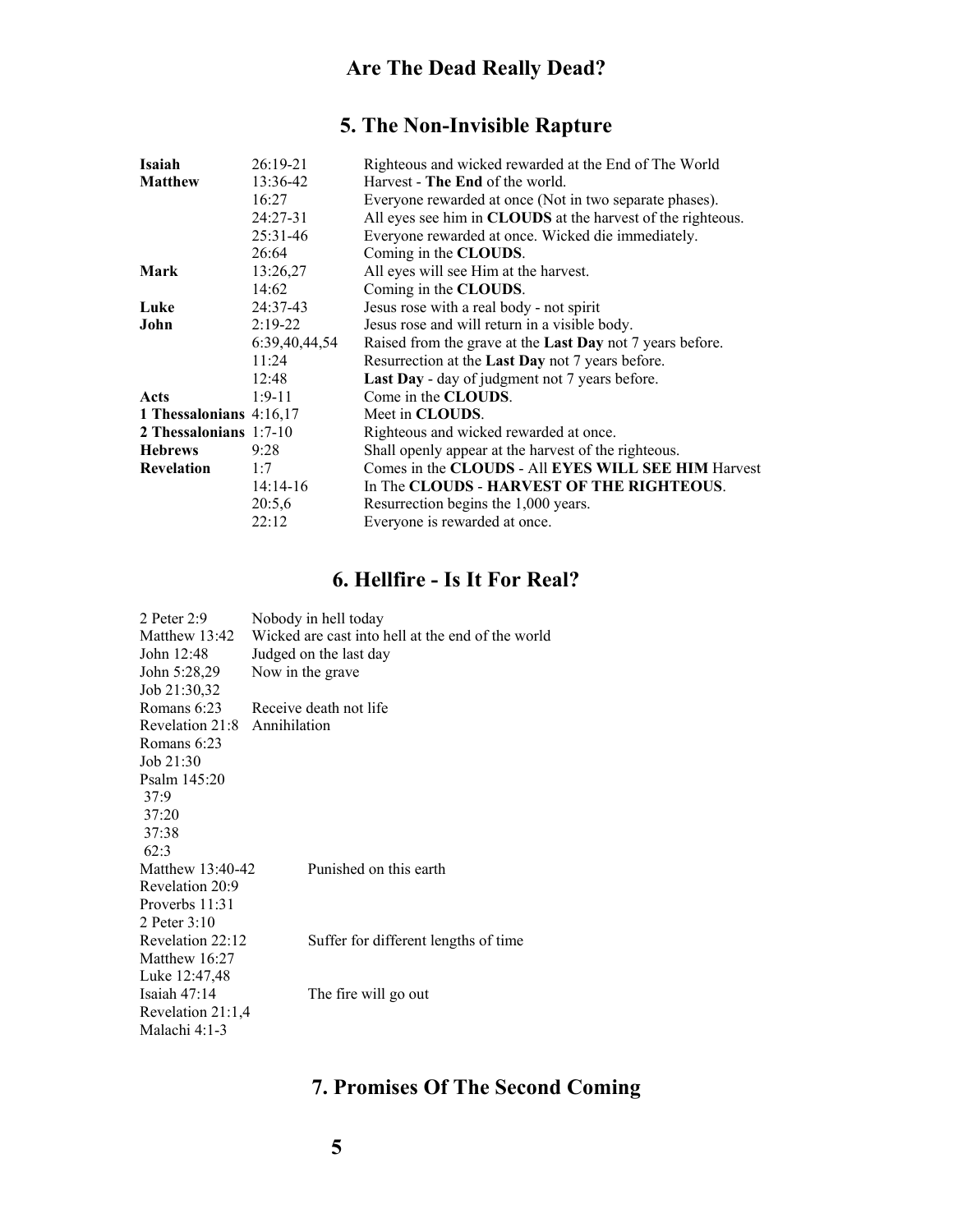| <b>CHRIST</b> | John 14:3            | I will come again.                                  |
|---------------|----------------------|-----------------------------------------------------|
| <b>CHRIST</b> | Revelation 22:20     | I will come again.                                  |
| Enoch         | Jude 14              | Behold the LORD comes.                              |
| Job.          | Job 19:25-27         | I shall see God.                                    |
| David         | 1 Chronicles 16:33   | He comes to judge the Earth.                        |
| Isaiah        | Isaiah $40:10$       | His reward is with Him.                             |
| Daniel        | Daniel 2:44, 7:15    | An everlasting kingdom.                             |
| Zechariah     | Zechariah 14:5       | The Lord my God shall come.                         |
| Malachi       | Mal $3:1-3, 4:1-3$   | Shall burn as an oven.                              |
| Matthew       | Matthew $16:27$      | For the Son of man shall come.                      |
| Mark          | Mark 13:26           | They shall see the Son of man coming in the clouds. |
| Luke          | Luke $9:26$          | Come in His Father's glory.                         |
| John          | Revelation 1:7       | He comes in the clouds and all eyes shall see Him.  |
| Paul          | Hebrew $10:37$       |                                                     |
| Paul          | 1 Thessalonians 4:16 | The Lord shall descend with a shout.                |
| Peter         | 2 Peter $3:10$       | The Earth shall melt with fervent heat.             |
| Jude          | Jude 14              | With 10,000's of His saints.                        |
| <b>ANGELS</b> | Acts $1:11$          | This same Jesus.                                    |

## **8. Signs Of His Coming**

| <b>Matthew</b>      | 24:5, 11, 23, 24 | False Christs                                     |                                                       |  |  |
|---------------------|------------------|---------------------------------------------------|-------------------------------------------------------|--|--|
|                     | 24:6.7           |                                                   | Wars and rumors of wars                               |  |  |
|                     | 24:37-39         | As in the days of Noah                            |                                                       |  |  |
| Mark                | 13:24-30         |                                                   | False Christs, False prophets                         |  |  |
|                     |                  | Wars, Earthquakes, famines, troubles              |                                                       |  |  |
|                     |                  | Counterfeit miracles                              |                                                       |  |  |
| Luke                | 17:26,27         | As in the days of Noah                            |                                                       |  |  |
|                     | 17:28-32         | As Sodom and Gomorrah                             |                                                       |  |  |
|                     | 21:11            | Earthquakes, famines, disease                     |                                                       |  |  |
|                     | 21:25,26         | Wars, revolutions, perplexity                     |                                                       |  |  |
| 2 Thessalonians 2:3 |                  | Rise of the Roman Catholic Church                 |                                                       |  |  |
| 1 Timothy           | $4:1-3$          |                                                   | False doctrines, Spiritualism and doctrines of demons |  |  |
| 2 Timothy           | $3:1-13$         |                                                   |                                                       |  |  |
|                     |                  | Perilous times                                    | Men lovers of self                                    |  |  |
|                     |                  | Covetous                                          | <b>Boasters</b>                                       |  |  |
|                     |                  | Proud                                             | Blasphemers                                           |  |  |
|                     |                  | Disobedient to parents                            | Unthankful                                            |  |  |
|                     |                  | Unholy                                            | Without natural affection                             |  |  |
|                     |                  | Truce breakers                                    | False accusers                                        |  |  |
|                     |                  | Incontinent                                       | Fierce                                                |  |  |
|                     |                  | Traitors                                          | Despises of those that are good                       |  |  |
|                     |                  | Heady                                             | Lovers of pleasure more than God                      |  |  |
|                     |                  | High minded                                       | Pretending to be Godly but are not                    |  |  |
|                     |                  | Not knowing truth                                 | Reject truth of God                                   |  |  |
|                     |                  | Corrupt minds                                     | Reprobates from the faith                             |  |  |
|                     |                  | Evil seducers                                     | Getting worse every day                               |  |  |
| <b>James</b>        | $5:1-8$          | Labor troubles - strikes                          |                                                       |  |  |
| 2 Peter             | $3:3-12$         | Scoffers rejecting creationism $\&$ flood account |                                                       |  |  |
| Jude                | $14 - 18$        | Evil speech                                       |                                                       |  |  |
| <b>Revelation</b>   | $6:12-17$        | Signs in the heavens                              |                                                       |  |  |
|                     | $13:1 - 18$      | Rise in power of the Catholic Church              |                                                       |  |  |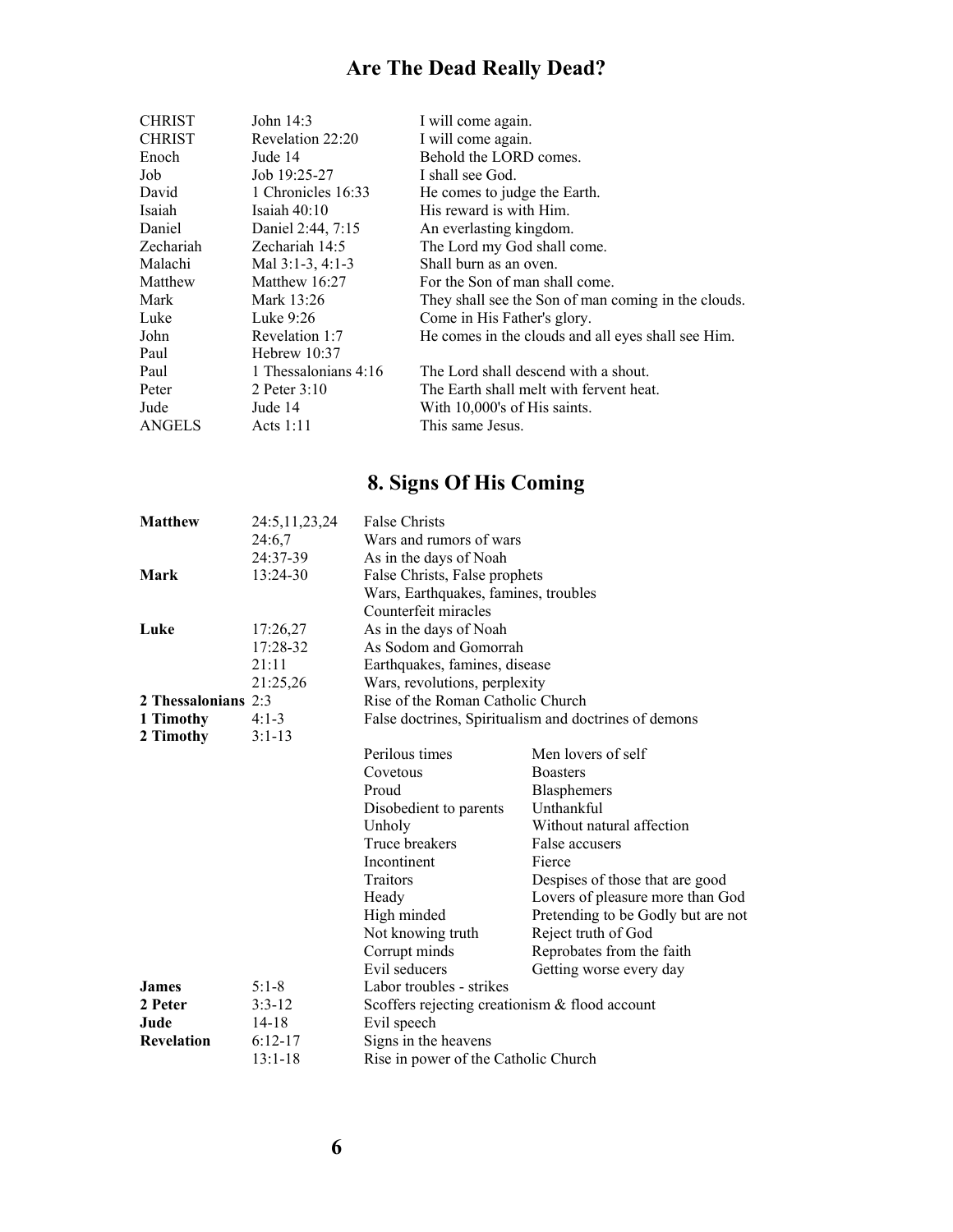## **9. Powerful And Glorious**

| <b>Matthew</b>        | 13:40-43   | Furnace of fire                           |
|-----------------------|------------|-------------------------------------------|
|                       | 16:27      | Glory of His Father and the angels        |
|                       | 24:27-30   | Lightning, every one will see it          |
|                       | 25:31      | Glory of God and the angels               |
|                       | 26:64      | See Him in the clouds of heaven           |
| Mark                  | 8:38       | Comes with the glory of God the Father    |
|                       | 13:26      | Coming with power and great glory         |
|                       | 14:62      | Coming in the clouds of heaven            |
| Luke                  | 9:26       | Glory of the Father and the angels        |
|                       | 17:24      | As lightning in heaven                    |
|                       | $17:26-30$ | Like the flood that destroyed them all    |
|                       | 21:25-28   | See Jesus in the clouds of heaven         |
| <b>Colossians</b>     | 3:4        | He shall appear                           |
| 1 Thessalonians 4:16  |            | Shout, trumpet, resurrection              |
| 2 Thessalonians 1:7,8 |            | Revealed in heaven, flaming fire          |
| 2 Timothy             | 4:7,8      | Love his appearing                        |
| <b>Titus</b>          | 2:13       | Glorious appearing                        |
| <b>Hebrews</b>        | 9:28       | He shall appear                           |
| 1 Peter               | 1:7        | Appearing of Jesus Christ                 |
| 2 Peter               | 1:16       | Power and coming of our Lord Jesus Christ |
| 1 John                | 3:2        | We shall see Him                          |
| Jude                  | 1:14,15    | Comes to judge the earth                  |
| <b>Revelation</b>     | 1:7        | All eyes shall see Him                    |
|                       | $6:15-17$  | Face of Him who sits on the Throne        |
|                       | 14:14      | Coming in the clouds of heaven            |
|                       | 19:11-16   | Comes to destroy the wicked               |

## **10. He Comes Visibly**

| 19:25,26                | I shall see God                                  |
|-------------------------|--------------------------------------------------|
| 50:3                    | Devouring fire                                   |
| 40:5                    | All flesh shall see His glory                    |
| 1:5                     | The earth will burn at His presence              |
| 24:30                   | They shall see Him coming the clouds of heaven   |
| 13:26                   | Coming with power and glory                      |
| 14:62                   | See Him coming in the clouds of heaven           |
| 17:26-30                | Fire and brimstone coming down out of heaven     |
| 21:27                   | See Him coming in a cloud                        |
| $1:9-11$                | See Him in the clouds of heaven                  |
| 15:52                   | Resurrection from the dead                       |
| 3:20                    | Looking for Christ to come in the heavens        |
| 1 Thessalonians<br>4:17 | Meet the Lord in the clouds                      |
| 2:13                    | Glorious appearing of Christ                     |
| 3:10                    | The heavens shall pass away and earth shall melt |
| 3:2                     | We shall see Him as He is                        |
| 1:7                     | All eyes shall see Him                           |
| 14:14                   | Coming in the clouds of heaven                   |
| 19:11-16                | Destroy the armies of the earth                  |
|                         |                                                  |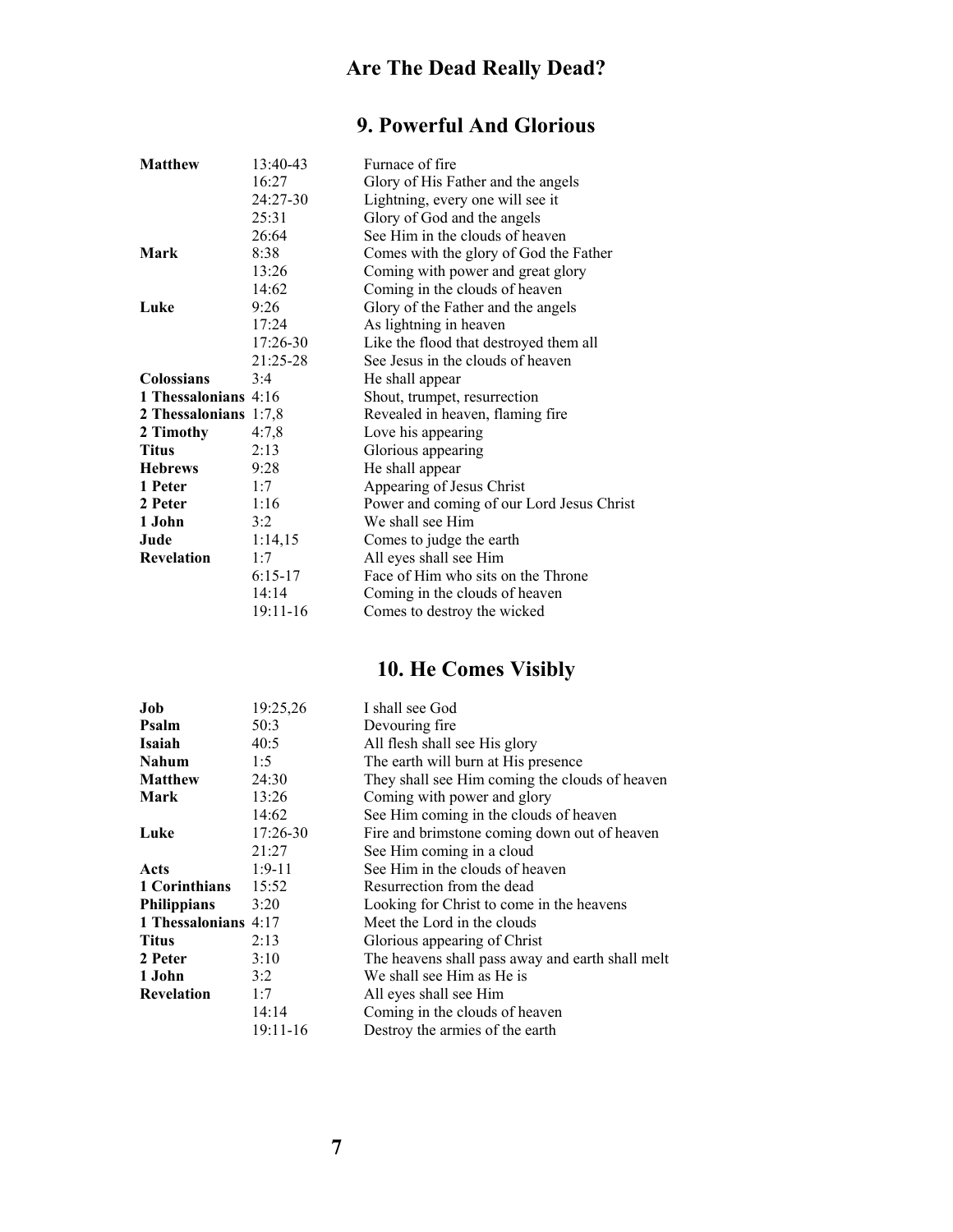## **11. Audibly**

| Psalm                | 50:3         | God shall not keep silent                 |
|----------------------|--------------|-------------------------------------------|
| Isaiah               | 27:3         | The great trumpet shall blow              |
| Zephaniah            | $1:14-16$    | Trumpet and voice of God                  |
| Luke                 | $17:26 - 30$ | Noah's flood, Sodom and Gomorrah          |
| 1 Corinthians        | 15:52        | The trumpet shall sound                   |
| 1 Thessalonians 4:16 |              | Voice of the archangel, trumpet of God    |
| 2 Peter              | 3:10         | Heavens will pass away with a great noise |

## **12. Angels Come With Christ**

| Zechariah      | 14.5  | Come with all his saints     |
|----------------|-------|------------------------------|
| <b>Matthew</b> | 16:27 | Come with His angels         |
|                | 25:31 | All the holy angels with Him |
| Mark           | 13.27 | He shall send His angels     |
| Luke           | 9:26  | The glory of the holy angels |

## **13. Reward The Righteous**

| Psalm                     | 50:3,5        | Gather My saints together                        |
|---------------------------|---------------|--------------------------------------------------|
|                           | 58:11         | A reward for the righteous                       |
| Isaiah                    | 40:10         | His reward is with Him                           |
|                           | 62:11         | His reward is with Him                           |
| <b>Matthew</b>            | 13:37-50      | The harvest at the end of the world              |
|                           | 16:27         | He shall reward every man according to His works |
|                           | 24:30,31      | Gather together His elect                        |
|                           | 25:31-34      | Inherit the kingdom of God                       |
| <b>Mark</b>               | 13:27         | Gather together His elect                        |
| John                      | $5:25-29$     | Resurrection of life                             |
|                           | 6:39,40,44,54 | Raised from the grave                            |
|                           | 13:36         | Shall follow Jesus to heaven                     |
|                           | $14:1 - 3,28$ | Many mansions in heaven.                         |
| 1 Corinthians             | $15:51-53$    | Put on immortality                               |
| 1 Thessalonians $4:16,17$ |               | Raised to eternal immortality                    |
| 1 Peter                   | 1:4,5,7       | Crown of eternal life                            |
|                           | 4:13          | Share in His eternal glory                       |
|                           | 5:4           | Receive a crown of glory                         |
| 2 Peter                   | $3:10-13$     | A New Heavens and a New Earth                    |
| 1 John                    | 3:2           | We shall be like Him                             |
| <b>Revelation</b>         | 14:14         | Harvest the earth                                |
|                           | 22:12         | Reward every man according to his work           |
|                           |               |                                                  |

## **14. Destroy The Wicked**

| Psalm  | 37:38       | Transgressors shall be destroyed together |
|--------|-------------|-------------------------------------------|
|        | 68:2        | The wicked perish                         |
|        | 91.8        | Reward of the wicked                      |
| Isaiah | $13.9 - 11$ | Punish the wicked                         |
|        | 26.21       | Punish the inhabitants of the earth       |
|        | $66:15-17$  | Shall be slain                            |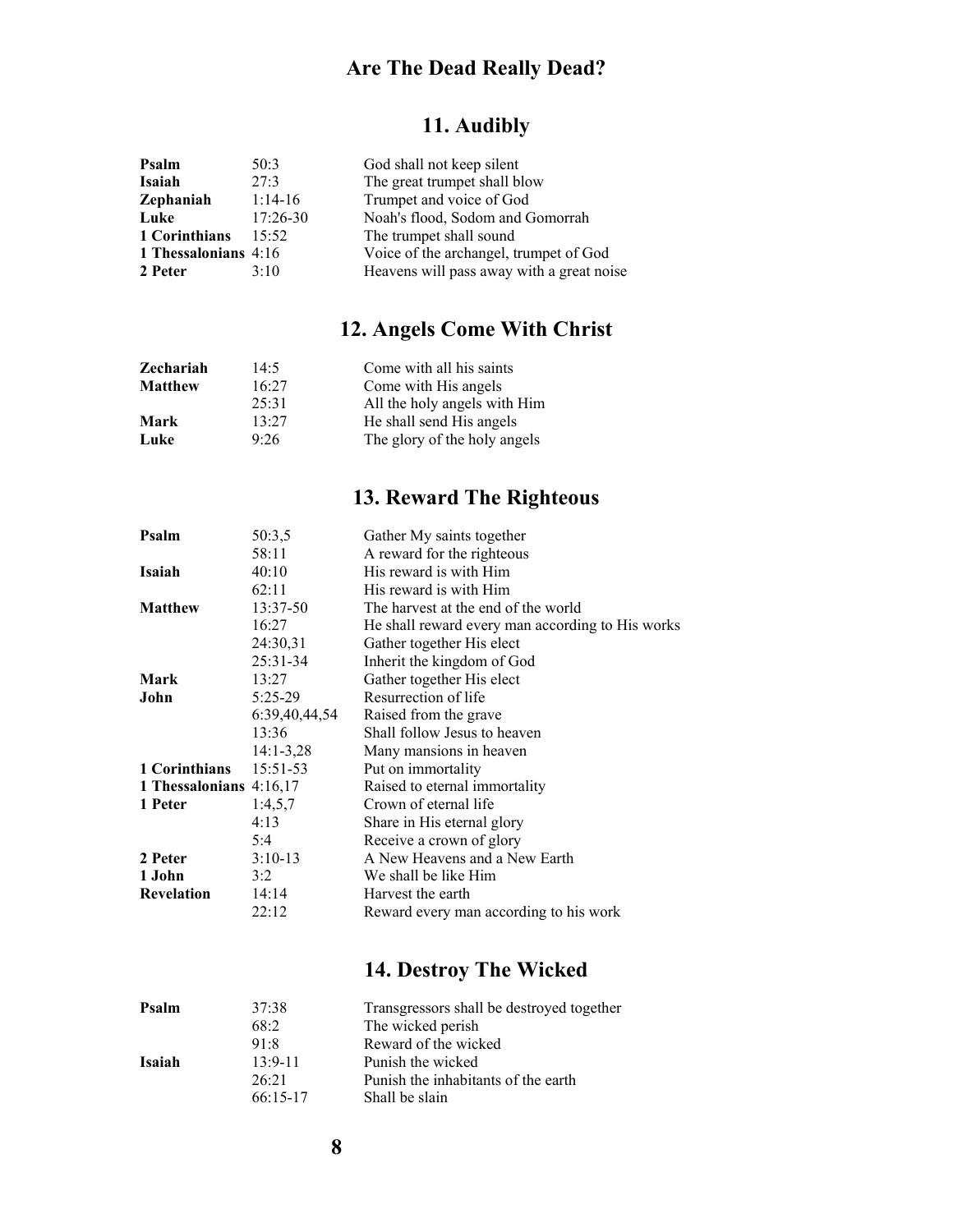| <b>Matthew</b>      | 3.7        | The wrath to come                           |
|---------------------|------------|---------------------------------------------|
| Luke                | 3.7        | The wrath to come                           |
|                     | $17:26-30$ | As in the days of Noah and Sodom & Gomorrah |
|                     | 20:16      | Destroy the evil doers                      |
| 1 Thessalonians 5:3 |            | Sudden destruction                          |
| 2 Thessalonians 2:8 |            | Destroy with the brightness of His coming   |

## **15. Is The Second Coming Invisible?**

### **Chariots**

| <b>ULTAL TULS</b> |                                     |
|-------------------|-------------------------------------|
| Psalm $104:3$     | Clouds of heaven                    |
| Psalm $68:17$     | Angels - Sinai                      |
| 2 Kings $2:11$    | <b>Flaming Chariots</b>             |
| Isaiah $66:15-17$ | Flaming Sword (Revelation 19:11-16) |

#### **Clouds**

| <b>Exodus</b> |                                             |
|---------------|---------------------------------------------|
| 16:10         | Visible to human eye.                       |
| $19:9-16$     | Thunder, lightning, fire, smoke, earthquake |
| 20:18         | Exceedingly loud                            |
| 24:15,16      | Devouring fire                              |

### **Lightning**

| Psalm 144:6    | Destroys the wicked                    |
|----------------|----------------------------------------|
| Zech $9:14$    | Destroys the wicked                    |
| Matthew 24:27  | From the east to the west              |
| Matthew $28:3$ | Blinding light                         |
| Luke 17:24     | Lights up the whole sky                |
| Exod 19:16-25  | Exceedingly loud and bright            |
| Psalm $77:18$  | Light up the whole planet and shake it |
| Psalm $97:4$   | Burns His enemies to death             |
|                | Revelation 16:18 Devastates the Earth  |

#### **Thunder**

| Exodus 9:23,29 Plague of death  |                           |
|---------------------------------|---------------------------|
| Revelation 16:18 Seventh plague |                           |
| Job 40:9                        | The voice of God          |
| Exodus $20:18$                  | Exceedingly loud          |
| Psalm 78:48                     | Kills and destroys wicked |

### **Trumpets**

| Zech $9:14$      | Powerful like lightning    |
|------------------|----------------------------|
| Exod 19:13-19    | Exceedingly loud           |
| Isaiah $27:1,13$ | Heard in all the countries |
| Zeph 1:14-16     | Heard in all the cities    |

### **16. The Wicked Are Annihilated**

| <b>Genesis</b> | 3.19       | Turned to dust           |
|----------------|------------|--------------------------|
|                | 6:7.17     | Completely destroyed     |
|                | $19:23-29$ | Fire and brimstone       |
| <b>Exodus</b>  | 22:20      | <b>Utterly Destroyed</b> |
| 1 Chronicles   | 28.9       | Cast off forever         |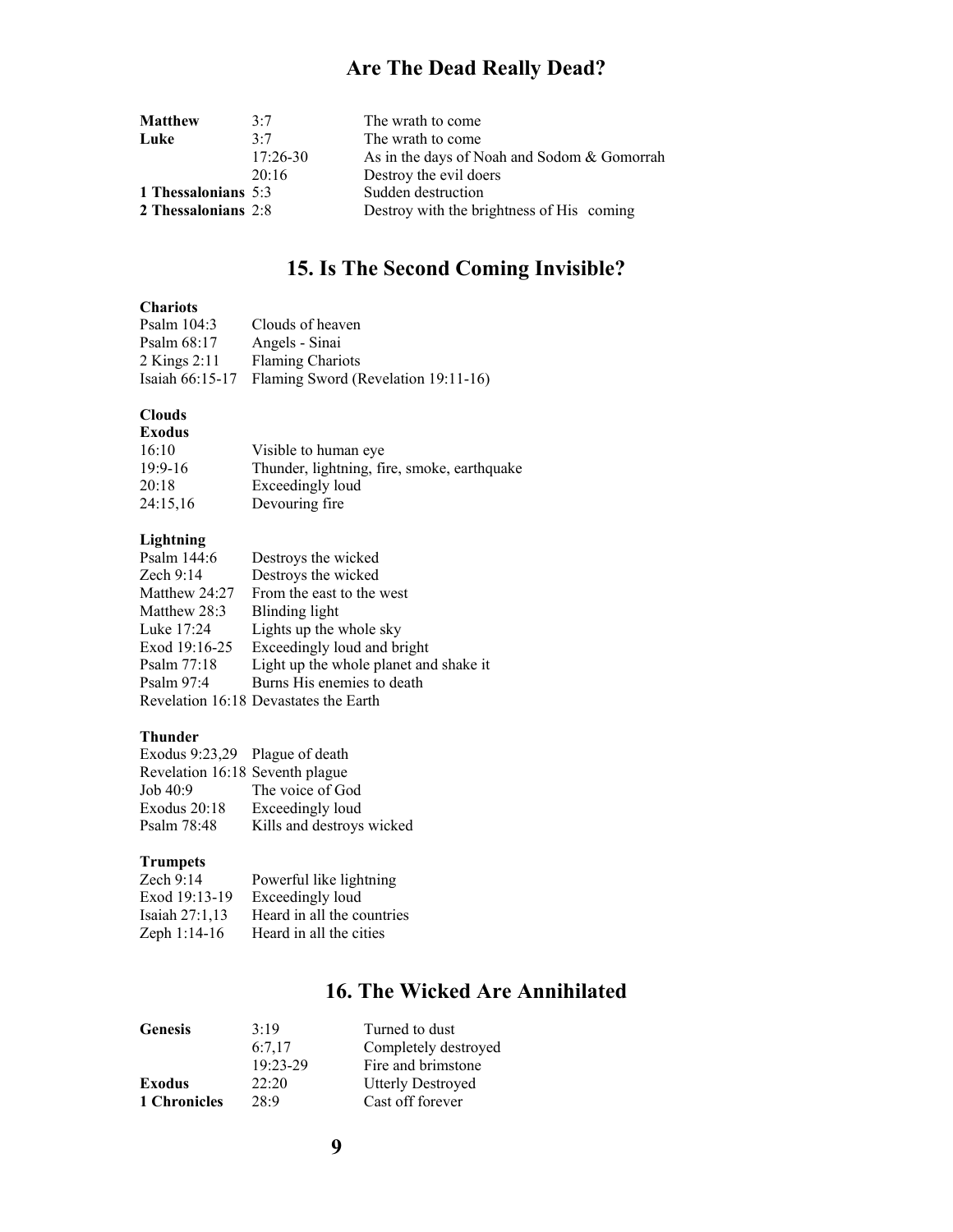| Job             | 18:18<br>20:9 | Blotted off the planet<br>No longer exist            |
|-----------------|---------------|------------------------------------------------------|
|                 | 21:17         | Blotted out                                          |
|                 | 22:20         | Fire Consumed them                                   |
|                 | 34:24         | Brake in pieces                                      |
| Psalm           | 1:6           | Ungodly shall perish                                 |
|                 | 2:9           | Brake in pieces                                      |
|                 | 21:9,10       | Destroyed utterly by fire                            |
|                 | 34:21         | Slay the wicked                                      |
|                 | 37:1,2        | Cut down and wither away                             |
|                 | 37:9          | Evil doers will be cut off                           |
|                 | 37:10         | Shall not be                                         |
|                 | 37:20         | Turn to smoke - perish                               |
|                 | 37:22,28,34   | Cut off                                              |
|                 | 37:36,38      | Destroyed altogether                                 |
|                 | 50:3          | Devoured                                             |
|                 | 52:5          | Destroyed forever                                    |
|                 | 55:23         | Destruction in pit                                   |
|                 | 58:7          | Melt away as water and cut in pieces                 |
|                 | 59:13         | Consumed in wrath                                    |
|                 | 62:3          | God will slay the wicked                             |
|                 | 68:2          | Burned as wax and perished                           |
|                 | 69:28         | No longer living                                     |
|                 | 73:18         | Cast into destruction                                |
|                 | 75:3          | Dissolved                                            |
|                 | 92:7          | Destroyed forever                                    |
|                 | 104:35        | No longer exist                                      |
|                 | 139:19        | God will slay the wicked                             |
|                 | 145:20        | Destroyed the wicked                                 |
| <b>Proverbs</b> | 10:25         | No longer exist                                      |
|                 | 12:7          | No longer exist                                      |
|                 | 13:13         | Destroyed                                            |
| Isaiah          | 11:4          | Slay                                                 |
|                 | 33:12         | Burn as weeds                                        |
|                 | 41:11,12      | Turned into nothing                                  |
| <b>Ezekiel</b>  | 18:4,20       | Dead forever                                         |
| <b>Obadiah</b>  | 1:16          | No longer exist                                      |
| <b>Nahum</b>    | 1:10          | Burned as stubble                                    |
| Malachi         | 4:1           | Burnt up                                             |
|                 | 4:3           | Turned to ashes                                      |
| <b>Matthew</b>  | 3:10,12       | Chopped up and burnt                                 |
|                 | 7:13,19,27    | Destruction, Chopped up and burnt, Fall and ruined   |
|                 | 10:28         | Destroy body and soul<br>13:30,40,42,48,50 Burned up |
|                 | 21:41,44      | Broken and destroyed                                 |
|                 | 22:7          | Burned and destroyed totally                         |
| Mark            | 12:9          | Destroyed and ruined                                 |
| Luke            | 6:49          | Ruined and destroyed                                 |
|                 | 13:7,9        | Cut down and annihilated                             |
|                 | 19:27         | Slain and annihilated                                |
|                 | 20:18         | Grind to powder                                      |
| John            | 3:16          | Perish - death                                       |
|                 | 5:24          | Death                                                |
| John            | 6:50          | Die                                                  |
|                 | 8:24          | Die                                                  |
|                 | 10:10         | Opposite of life                                     |
|                 |               |                                                      |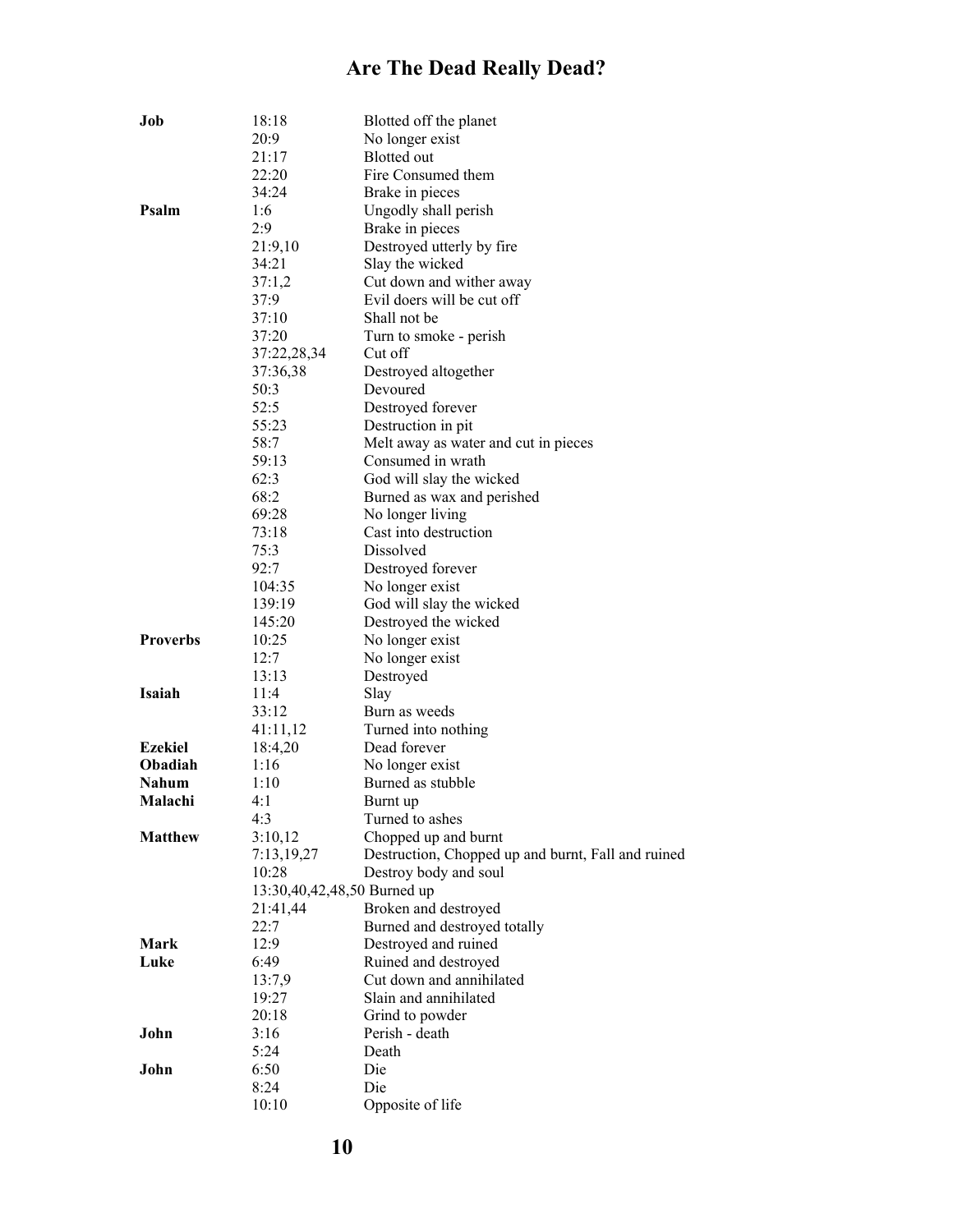| 15:2       | Wither and die             |
|------------|----------------------------|
| 8:13       | Die                        |
| 9.22       | <b>Eternal Destruction</b> |
| $11:20-24$ | Cut off and destroyed      |
| 3:17       | God will destroy           |
| 6:8        | <b>Everlasting Death</b>   |
| 3:19       | End is destruction         |
|            |                            |

### **17. Resurrection And Translation - Only Way To Heaven**

| Genesis 5:24         | Enoch                 |
|----------------------|-----------------------|
| Hebrews 11:5         | Enoch                 |
| 2 Kings 2:1-11       | Elijah                |
| 1 Thessalonians 4:16 | Righteous of all ages |

### **18. The Source Of Life**

### **A. God is the Source of Life**

Job 12:9,10 Psalm 36:9; 66:8,9 Jeremiah 2:13 John 5:27 Acts 17:24,25,28

#### **B. Life Given at the Beginning**

Genesis 2:7 Job 33:7 Isaiah 45:12 Jeremiah 27:5

#### **C. Forfeited By Sin**

Genesis 2:17; 3:19 Romans 5:12,15

#### **D. God Through Jesus Returns Life to Us**

John 1:4; 3:16; 5:21,25; 6:33,47-51 John 10:10,27,28; 14:6; 17:2 Romans 6:23

#### **E. Conditional Immortality**

John 3:15,16,36; 4:14; 6:40; 20:31 1 Timothy 1:16 2 Timothy 1:1 1 John 5:11-13

### **19. The Thief On The Cross - Luke 23:43**

#### **A. Paradise is Heaven**

2 Corinthians 12:2 God's dwelling place Revelation 2:7 Tree of life is there Genesis 2:8 Was In Paradise Revelation 22:1-3 The Tree Of Life is Now In the New Jerusalem Revelation 21:2,10; 3:12 New Jerusalem Is Now in Heaven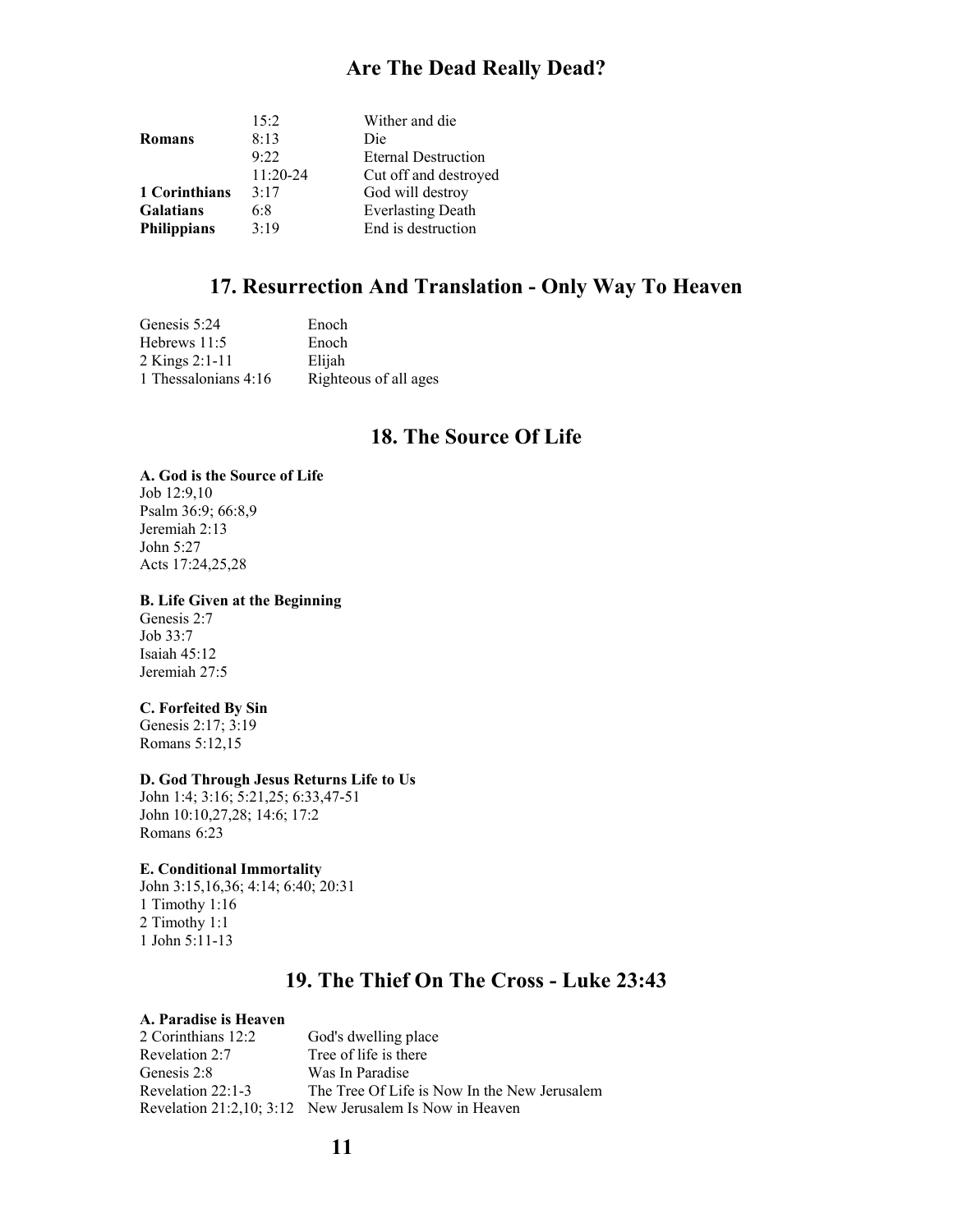Hebrews 11:16; 12:22 New Jerusalem Is Now in Heaven

#### **B. Thief Had Not Gone To Heaven That Day**

| John    | 6:39,40,44,54 |
|---------|---------------|
|         | $14:1 - 3$    |
| Matthew | 13:36-43      |

#### **C. Jesus in The Heart of the Earth After He Died**

John 20:17 Had not yet gone to heaven Psalm 16:10 Still in hell (The Grave) for three days and nights Acts 2:25-27 Three days and nights in grave Matthew 12:40 Three days and nights in heart of earth

#### **D. Both In The Grave**

Matthew 27:60 Mark 15:46 Luke 23:53 John 19:40,42

### **20. Lazarus and the Rich Man - Luke 16:20-31**

| Hebrews 11:8-19, 35-40 | Abraham not in heaven. |
|------------------------|------------------------|
| 2 Thessalonians 1:7,8  | No pre Advent fire     |

### **21. Immortality - God's Alone and Given At Second Coming**

Romans 1:23, 2:7 1 Corinthians 9:25, 15:52-55 1 Timothy 1:17, 6:15,16 2 Timothy 1:10 1 Peter 1:4,23, 3:4

| Matthew   | 19:16    |
|-----------|----------|
|           | 25:46    |
| Mark      | 10:17,30 |
| Luke      | 10:25    |
|           | 18:18.30 |
| John      | 3:15,16  |
|           | 4:14,36  |
|           | 6:27,40  |
|           | 12:25,50 |
|           | 17:2,3   |
| Romans    | 2:7      |
|           | 5:21     |
|           | 6:22,23  |
| Galatians | 6:8      |
| 1 Timothy | 1:16     |
| 1 Timothy | 6:12.19  |
| Titus     | 1.2      |
|           | 3:7      |
| 1 John    | 1:2      |
|           | 2:25     |

### **22. Only Righteous Have Eternal Life**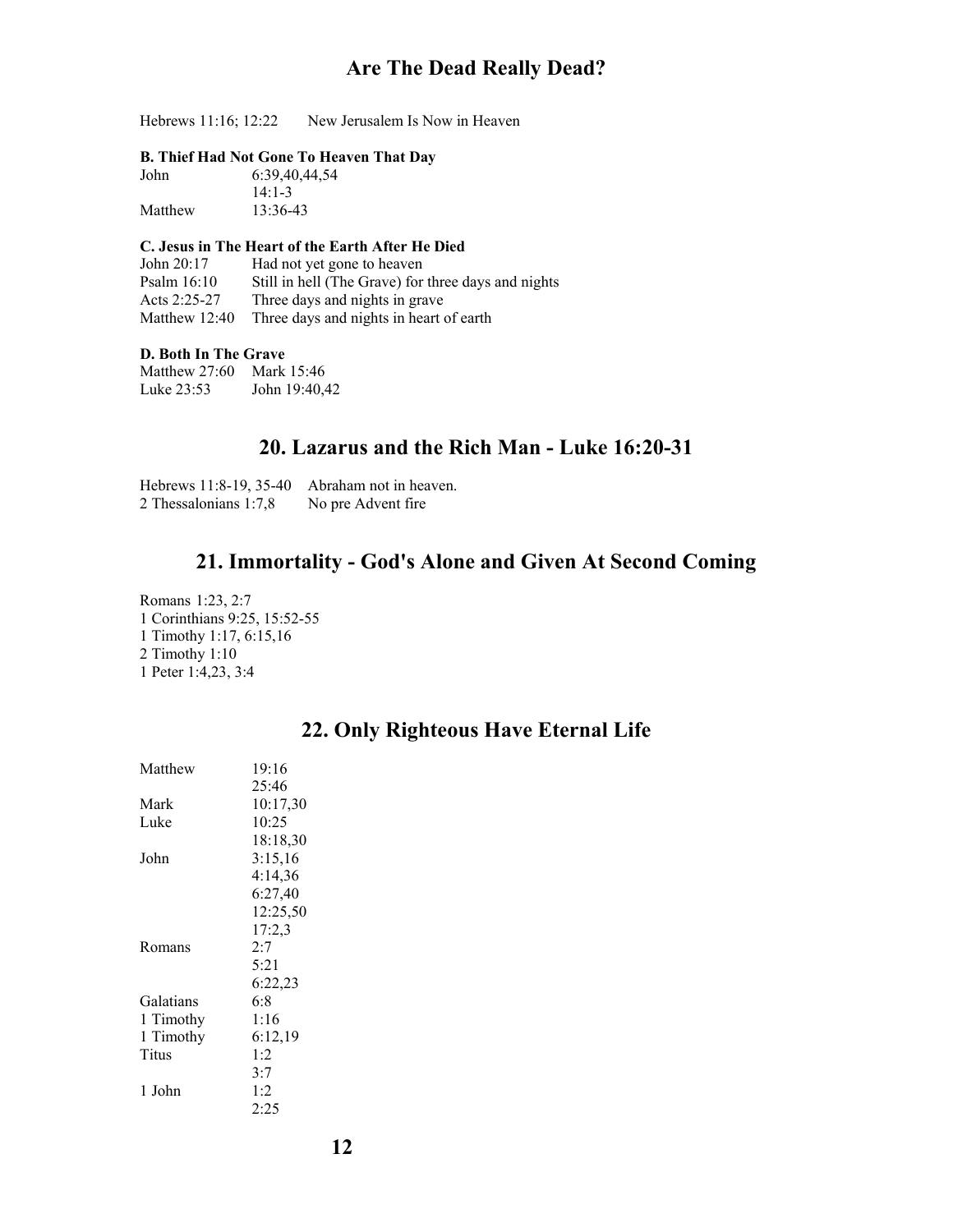5:20 Jude 1:21 Revelation 2:7,10 3:5 11:11 13:18 17:8 20:12,15 21:6,27 22:1,2,14,17,19

### **23. Life Only In Christ**

John 3:36 5:24 6:47,54 10:28 1 John 3:15 5:11-13

### **24. The New Earth And The New Jerusalem**

#### **A. What is God Preparing for His people?**

| Hebrews 11:16 |              |  | God is preparing a city |  |
|---------------|--------------|--|-------------------------|--|
| TT 1          | $\sim$ 10.00 |  |                         |  |

| God is preparing a city |
|-------------------------|
|                         |

#### **B. Where is This City now Located?**

Revelation 21:2 In heaven in outer space 1 Kings 8:28-30

#### **C. What is the city like?**

Revelation 21:16 590 Kilometers Long Revelation 21:2 NAME Revelation 21:17,18 WALLS

#### **D. What is the City Like?**

Revelation 21:12,13,21 GATES Revelation 21:21 STREETS Revelation 21:2,11,16 APPEARANCE Revelation 22:1,2 TREE OF LIFE Revelation 22:1,2 RIVER OF LIFE (Genesis 2:10-14)

### **E. Where Will it be Transferred to?**

Matthew 5:5 On this earth Isaiah 66:22,24 New earth

#### **F. What Reassuring Facts are There About the New Earth?**

| Revelation 21:3    | God will live with us        |
|--------------------|------------------------------|
| Psalm $16:11$      | No boredom                   |
| Isaiah $33:24$     | No sickness or iniquity      |
| Revelation 22:3    | No more curse                |
| Isaiah $65:22,23$  | Build homes and live in them |
| Revelation 7:16,17 | No hunger, thirst or pain    |